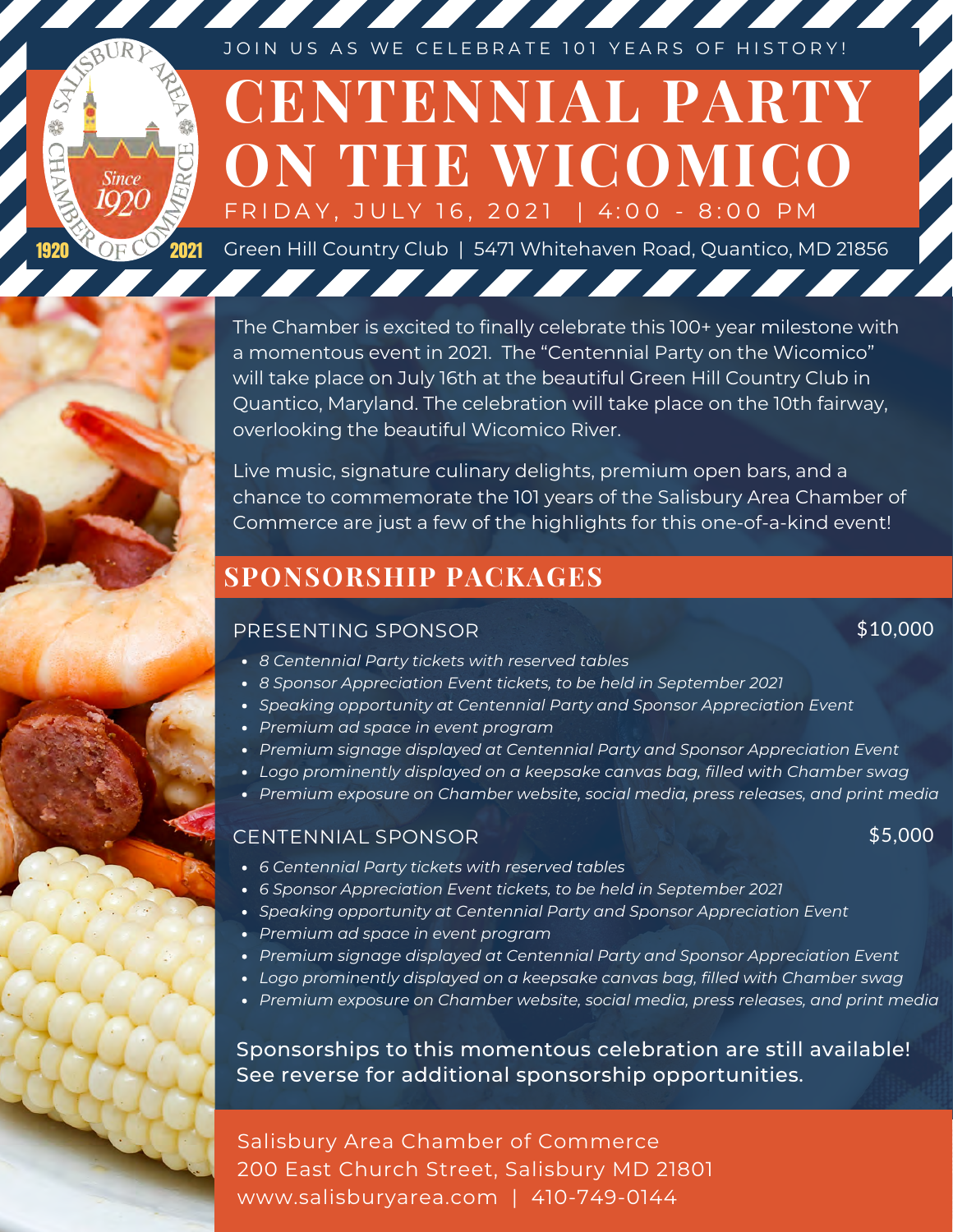#### **SPONSORSHIP PACKAGES**

<u> De de Santa Carriera de Santa Carriera de Santa Carriera de Santa Carriera de Santa Carriera de Santa Carriera de Santa Carriera de Santa Carriera de Santa Carriera de Santa Carriera de Santa Carriera de Santa Carriera d</u>

<u>andari Santa Barat da Barat da Barat da Barat da Barat da Barat da Barat da Barat da Barat da Barat da Barat da Barat da Barat da Barat da Barat da Barat da Barat da Barat da Barat da Barat da Barat da Barat da Barat da B</u>

<u> The Books of the Books of the Books of the Books of the Books of the Books of the Books of the Books of the Books of the Books of the Books of the Books of the Books of the Books of the Books of the Books of the Books of</u>

 $\mathcal{L}$ 

 $\mathcal{L}$ 

| PREMIUM BAR SPONSOR                                                                                                                                                                                                                                                                              | \$4,000 |
|--------------------------------------------------------------------------------------------------------------------------------------------------------------------------------------------------------------------------------------------------------------------------------------------------|---------|
| • 4 Centennial Party tickets with a reserved table<br>• 4 Sponsor Appreciation Event tickets, to be held in September 2021<br>• Full-page ad in event program<br>Recognition on event signage<br>Premium Exposure on Chamber website, social media, press releases, and print media<br>$\bullet$ |         |
| <b>SHRIMP BOIL SPONSOR</b>                                                                                                                                                                                                                                                                       | \$2,500 |
| • 4 Centennial Party tickets<br>• 4 Sponsor Appreciation Event tickets, to be held in September 2021<br>• Half-page ad in event program<br>• Recognition on event signage                                                                                                                        |         |
| Exposure on Chamber website, social media, press releases, and print media<br>$\bullet$                                                                                                                                                                                                          |         |
| <b>RAW BAR SPONSOR</b>                                                                                                                                                                                                                                                                           | \$2,500 |
| • 4 Centennial Party tickets<br>• 4 Sponsor Appreciation Event tickets, to be held in September 2021<br>• Half-page ad in event program<br>• Recognition on event signage<br>• Exposure on Chamber website, social media, press releases, and print media                                        |         |
| <b>ENTERTAINMENT SPONSORS</b>                                                                                                                                                                                                                                                                    | \$1,500 |
| • 2 Centennial Party tickets<br>• 2 Sponsor Appreciation Event tickets, to be held in September 2021<br>• Half-page ad in event program<br>• Recognition on event signage<br>• Exposure on Chamber website, social media, press releases, and print media                                        |         |
| SUPPORTING SPONSOR                                                                                                                                                                                                                                                                               | \$500   |
| • 1 Centennial Party ticket<br>• Recognition in event program                                                                                                                                                                                                                                    |         |

- *Recognition on event signage*
- *Exposure on Chamber website, social media, press releases, and print media*

There are a limited number of tickets available! All proceeds to benefit The Salisbury Area Chamber of Commerce Foundation.



*If purchased by June 30, 2021*



*If purchased after June 30, 2021*

### To purchase tickets visit salisburyarea.com

For more information, contact Bill Chambers at 410-749-0144 or email bchambers@salisburyarea.com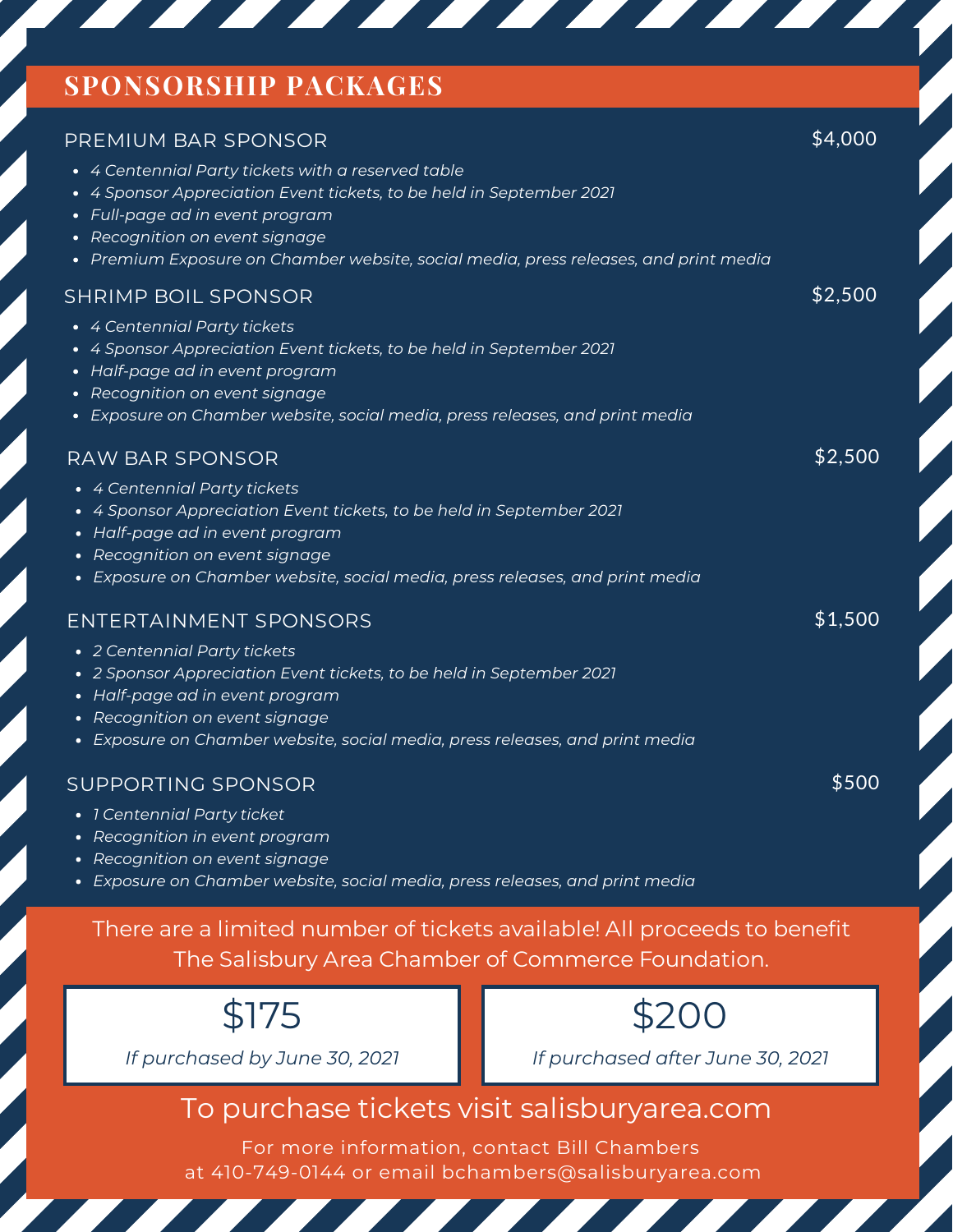## **YES! WE WANT TO CELEBRATE WITH SACC!**

| <b>Company Name</b>                                                                                                                                                                                       |          | <b>Contact Name</b>  |                                                                                              |                                                                                                      |  |
|-----------------------------------------------------------------------------------------------------------------------------------------------------------------------------------------------------------|----------|----------------------|----------------------------------------------------------------------------------------------|------------------------------------------------------------------------------------------------------|--|
| Phone                                                                                                                                                                                                     |          | <b>Email Address</b> |                                                                                              |                                                                                                      |  |
| <b>Mailing Address</b>                                                                                                                                                                                    |          |                      |                                                                                              |                                                                                                      |  |
| City                                                                                                                                                                                                      |          | <b>State</b>         |                                                                                              | Zip                                                                                                  |  |
| <b>SPONSORSHIP PACKAGES</b>                                                                                                                                                                               |          |                      |                                                                                              |                                                                                                      |  |
| <b>PRESENTING SPONSOR</b>                                                                                                                                                                                 | \$10,000 |                      | <b>RAW BAR SPONSOR</b>                                                                       | \$2,500                                                                                              |  |
| <b>CENTENNIAL SPONSOR</b>                                                                                                                                                                                 | \$5,000  |                      | <b>ENTERTAINMENT SPONSOR</b>                                                                 | \$1,500                                                                                              |  |
| <b>PREMIUM BAR SPONSOR</b>                                                                                                                                                                                | \$4,000  |                      | <b>SUPPORTING SPONSOR</b>                                                                    | \$500                                                                                                |  |
| <b>SHRIMP BOIL SPONSOR</b>                                                                                                                                                                                | \$2,500  |                      | Please email logo and program ad art by July 1, 2021, to<br>Full Page - 4.8 wide x 7.8" high | amorgan@salisburyarea.com. (150 dpi in JPG, PDF, or PNG format)<br>Half Page - 4.8" wide x 3.9" high |  |
| <b>INDIVIDUAL TICKETS</b>                                                                                                                                                                                 |          |                      | All proceeds to benefit The SACC Foundation.                                                 | Valid for Centennial Party only. Must be 21 years or older to attend.                                |  |
| $$75$ <i>If purchased by</i><br>June 30, 2021.<br>Qty.                                                                                                                                                    |          | Qty.                 |                                                                                              | If purchased after<br>June 30, 2021                                                                  |  |
| <b>GUEST NAMES</b><br>Please provide by July 1, 2021                                                                                                                                                      |          |                      |                                                                                              |                                                                                                      |  |
| <b>Guest 1</b>                                                                                                                                                                                            |          | <b>Guest 1</b>       |                                                                                              |                                                                                                      |  |
| <b>Guest 2</b>                                                                                                                                                                                            |          | <b>Guest 2</b>       |                                                                                              |                                                                                                      |  |
| Guest 3                                                                                                                                                                                                   |          | Guest 3              |                                                                                              |                                                                                                      |  |
| Guest 4                                                                                                                                                                                                   |          | Guest 4              |                                                                                              |                                                                                                      |  |
| PAYMENT INFORMATION                                                                                                                                                                                       |          |                      | <b>TOTAL AMOUNT:</b>                                                                         |                                                                                                      |  |
| <b>Check</b> Payable to Salisbury Area Chamber of Commerce                                                                                                                                                |          | <b>Credit Card</b>   | <b>Send Invoice</b>                                                                          |                                                                                                      |  |
| <b>Cardholder Name</b>                                                                                                                                                                                    |          |                      | <b>Exp Date</b>                                                                              | <b>CVC</b>                                                                                           |  |
| <b>Card Number</b>                                                                                                                                                                                        |          |                      | <b>Billing Zip Code</b>                                                                      |                                                                                                      |  |
| Please email this form to Bill Chambers at bchambers@salisburyarea.com or mail to:<br>Salisbury Area Chamber of Commerce 200 E Church Street, Salisbury, MD 21801<br>410-749-0144   www.salisburyarea.com |          |                      |                                                                                              |                                                                                                      |  |

and the season of the season of the

 $\mathbf{Z}$